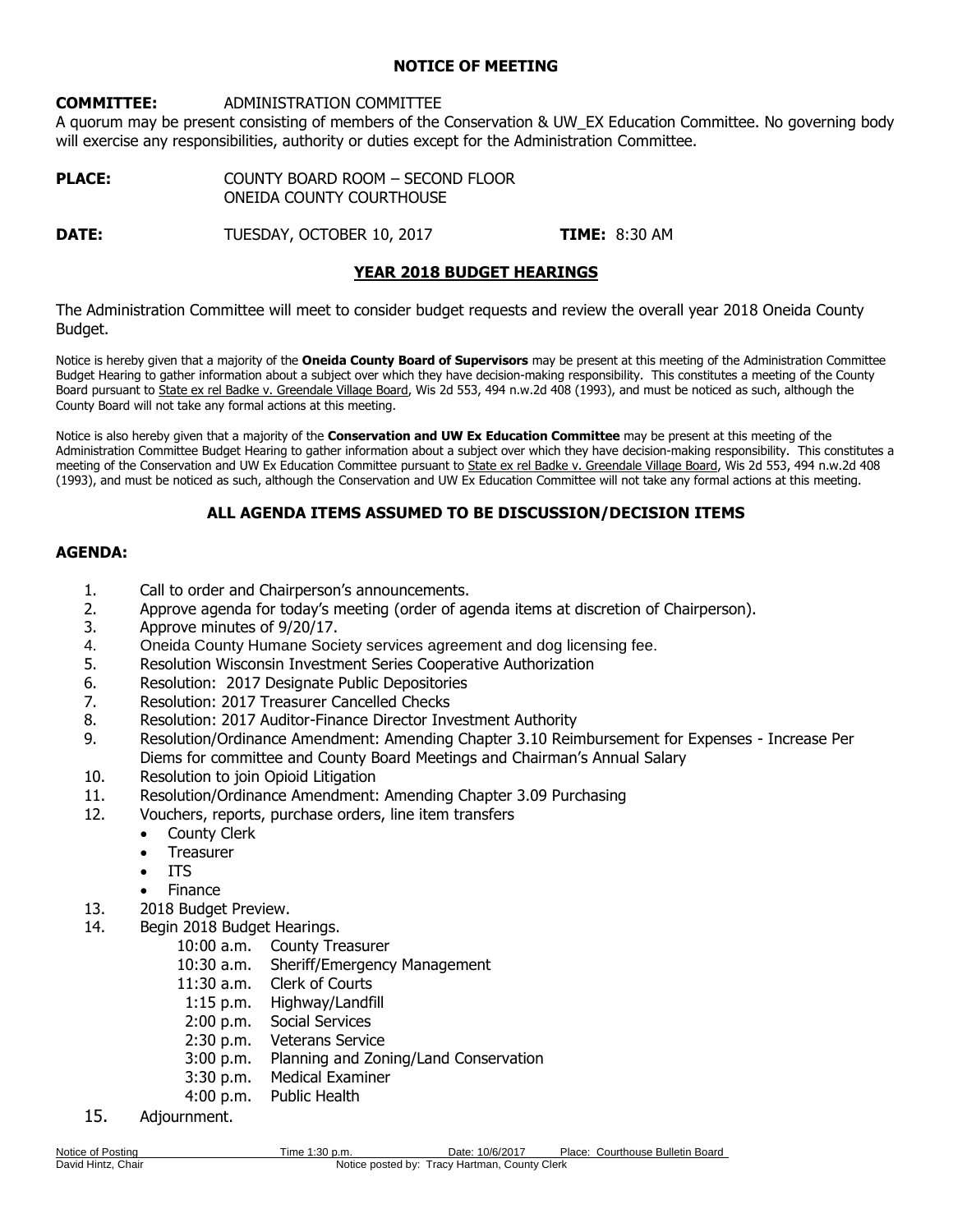*Notice posted by chief presiding officer or his/her designee. Additional information on a specific agenda item may be obtained by contacting the person who posted this notice at 715-369-6144.*

| News Media Notified via Mail/Fax/Email: | Time: 1:30 p.m.    | Date: 10/6/2017 |                    |             |
|-----------------------------------------|--------------------|-----------------|--------------------|-------------|
| Northwoods River News                   | The Lakeland Times |                 | North Star Journal | <b>WPEG</b> |
| WJFW TV Channel 12                      | NRG Media          |                 | WYCE Radio         |             |
| WRJO Radio                              | Tomahawk Leader    |                 | WXPR Radio         |             |

Notice is hereby further given that pursuant to the Americans with Disabilities Act reasonable accommodations will be provided for qualified individuals with disabilities upon request. Please call Tracy Hartman at (715) 369-6144 with specific information on your request allowing adequate time to respond to your request.

> ================================================================================ See reverse side of this notice for compliance checklist with the Wisconsin Open Meeting Law. \*\*\*\*\*\*\*\*\*\*\*\*\*\*\*\*\*\*\*\*\*\*\*\*\*\*\*\*\*\*\*\*\*\*\*\*\*\*\*\*\*\*\*\*\*\*\*\*\*\*\*\*\*\*\*\*\*\*\*\*\*\*\*\*\*\*\*\*\*\*\*\*\*\*\*\*\*\*\*\*\*\*\*\*\*\*\*\*\*\*\*\*\*\*\*\*\*\*\*\*\*\*\*\*\*\*\*